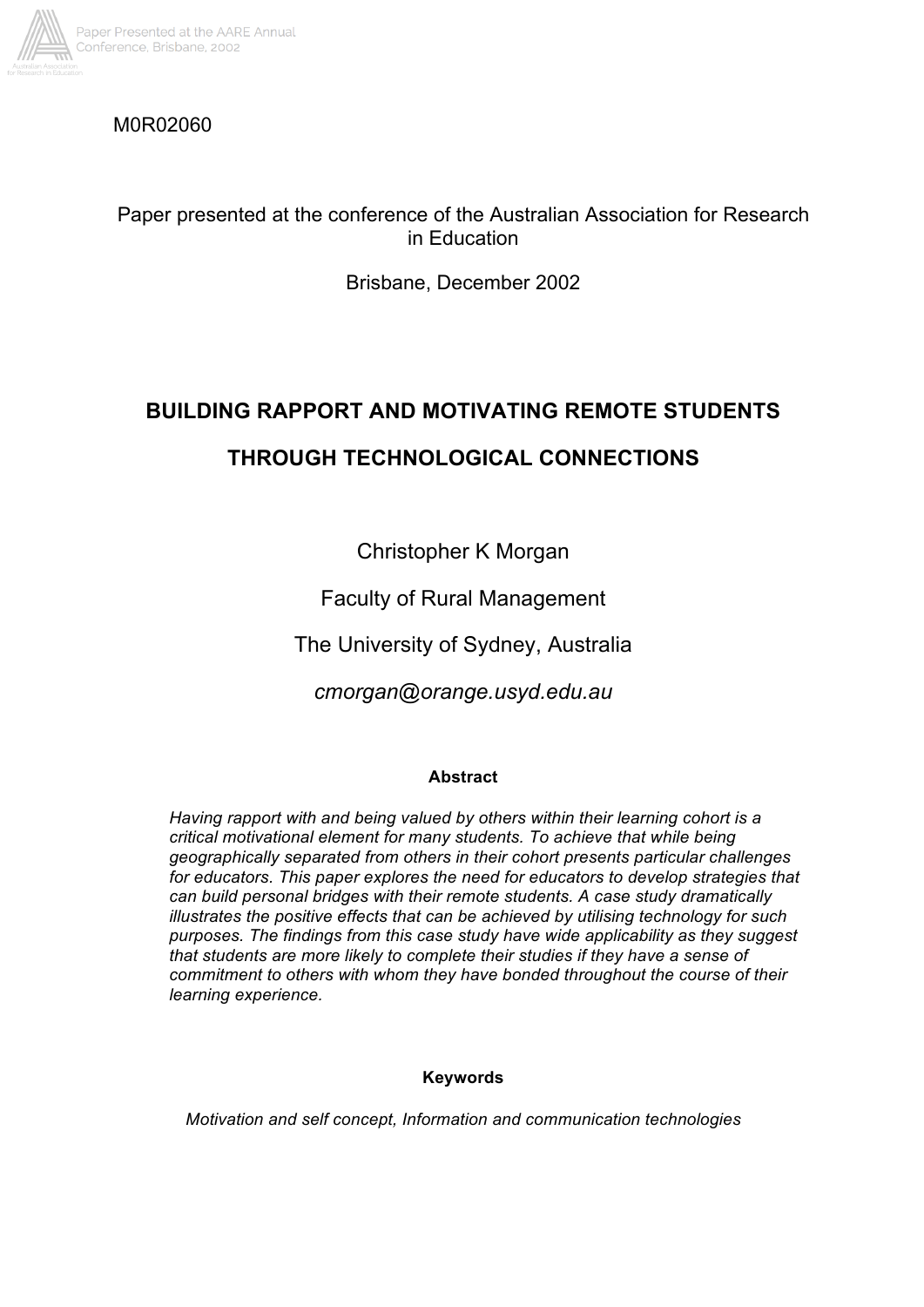

# **Introduction**

There are a large numbers of distance education students enrolled with Australian universities. Many of these students rarely, if ever, visit their university's campus. This absence of regular, ongoing interaction with their fellow students and tutors limits their opportunity to develop feelings of affiliation to the same extent as do their on-campus counterparts. A distance student is then more likely to experience feeling of isolation and an undeveloped sense of being part of a learning community.

Major advantages do arise from the experience of completing a course on-campus as part of a cohort of peers. The development of the student's understanding of what it is to be a student and the feeling of belonging to the educational institution provide some of the foundations for academic success. Opportunities abound for the on-campus student to benefit from serendipitous interaction with fellow students and staff. These social contacts, both in and out of the classroom, build cooperative attributes. Engagement with others in the same course constantly differentiates and priorities study obligations from other interests and responsibilities. Those with less well developed organisational skills or personal motivation towards their studies can be pulled along by their peers in a slipstreaming effect.

Some students have more dependent and social learning styles which are better met by interpersonal educational structures. Indeed Palloff and Pratt (1999, p.11) have argued that for many students it is probably just as important for educators to meet the learner's need for social connection as it is to meet their content-oriented goals. They argue that tutors need to understand that developing a sense of community as part of the learning process helps create an empowering and rich learning experience. For the student who is remotely located to the institution and to the community of learning, the weakness of these bonds increases the propensity to drop out. Indeed, the first Vice-Chancellor of the UK Open University, Walter Perry (1976, p.113), many years ago highlighted the predominant view among adult educators that mature-aged people studying by distance education needed a great deal more supportive help, in areas divorced from their academic studies, than do on-campus students.

While attrition from distance education courses tends to be relatively high (Tait & Mills, 2001) it is also multi-casual (Garland, 1993) and a weakness in the relationship between student and university is a significant contributing factor in many cases (Retention Project Team, 2001). While there has been considerable investment in devising successful learning experiences for the asynchronous distance students, there has been less emphasis placed on fostering the climate to support their learning. It is contended in this paper that improvement in this area has the potential to reduce some of the gap between on-campus and off-campus course completion rates. This contention will be explored through the presentation and analysis of a case study.

#### **An initial experiment**

The building of a sense of affiliation among their asynchronous distance learners must then present fertile opportunities for providers. It is reasonable to expect that institutions and individual tutors who improve in this area could well be rewarded by higher completion rates. For some of those students who may be hovering on the brink of withdrawal, workable initiatives in this area can be expected to tip the balance towards them persisting with their studies.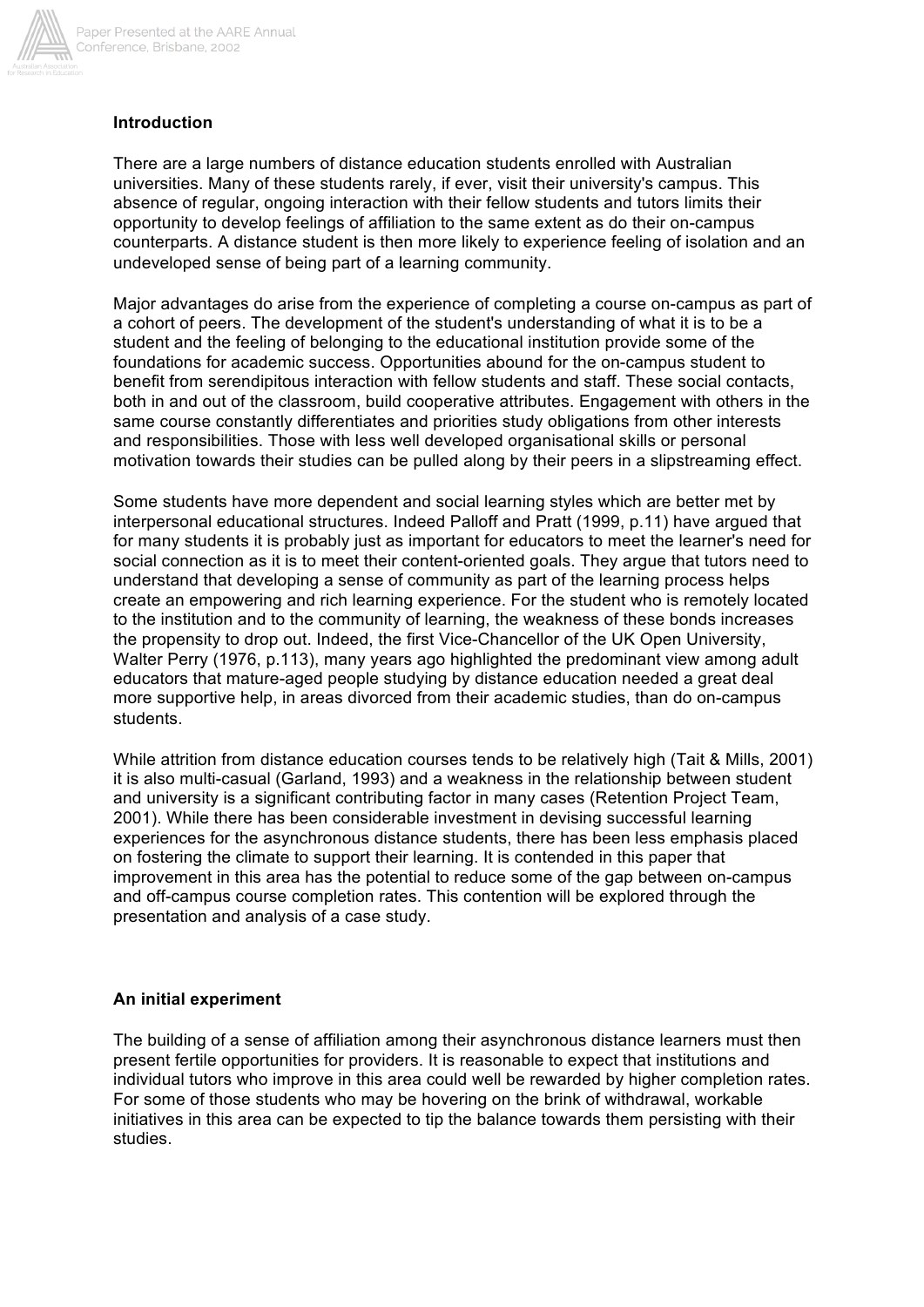

In a deliberate attempt to improve completion rates by building a greater sense of community and affiliation among students at a distance, a lecturer at the Orange campus of the University of Sydney implemented a small project. Distance learners in the lecturer's particular financial management unit of study have no face-to-face contact sessions at all. The unit is presented in an asynchronous manner to off-campus students who generally rate the unit highly in their evaluations; the medium used is printed study materials. The presentation strategy seeks a low level of affiliation by sending a series of personable letters to the students at intervals throughout the semester.

The first attempt at developing a stronger bond between the lecturer and the students involved the lecturer initiating an early supportive personal phone call to each student. While it was felt that the students responded positively to this initiative and appreciated the personal contact, the exercise was particularly arduous for the lecturer. It involved the lecturer making many unsuccessful attempts to achieve telephone contact, the leaving of messages and calling back, the investment of a great deal of time and, as the majority of calls were over a long distance, it proved to be expensive. It was concluded that one successful call to each student was not sufficient to build meaningful bonds and that the logistical and other problems meant that another less resource expensive approach needed to be found.

The lecturer remained strongly committed to developing a better sense of belonging among those studying at a distance in his unit. The tools of information and communications technologies (ICT) appeared to offer some potential and were chosen as the medium for the next round of experimentation. The lecturer viewed this as an opportunity to provide the factors necessary for high quality support for distance learners as cited by Cowan (1994); namely, timely prompting, encouragement and facilitative interventions.

## **A subsequent application using ICT**

The WebCT platform had become available and its strategic use offered this lecturer the opportunity to interact with his students in an ongoing manner. The goal was to use the technology astutely to achieve social engagement for those who do not otherwise have it and thereby improve the quality of their learning experience through building a greater sense of community and affiliation.

The distance presentation utilising printed study materials was supplemented by the use of the WebCT platform. This supplementation was made available to all students over three consecutive years but only a minority was able or chose to make use of it. In the first year 11 of the 51 enrolling students participated, in the second 15 of the 59, and in the third 19 of the 60.

The lecturer regularly sent group messages throughout the semester when the unit of study was on offer and generated at least one such message each week. These messages frequently were focussed on facilitating the achievement of the learning objectives associated with the technical area of study. In addition other more personal types of messages were sent. The nature of these varied and included matters such as requests for students to respond with details of their study progress, general items of news around the campus and in the life of the lecturer, notification as to when the lecturer would be away from the office and difficult to contact, and progressive assessment performance details over the whole unit so that individuals could monitor their own performance against the total enrolment. The tone of all messages was conversational and students were encouraged to send their own group messages.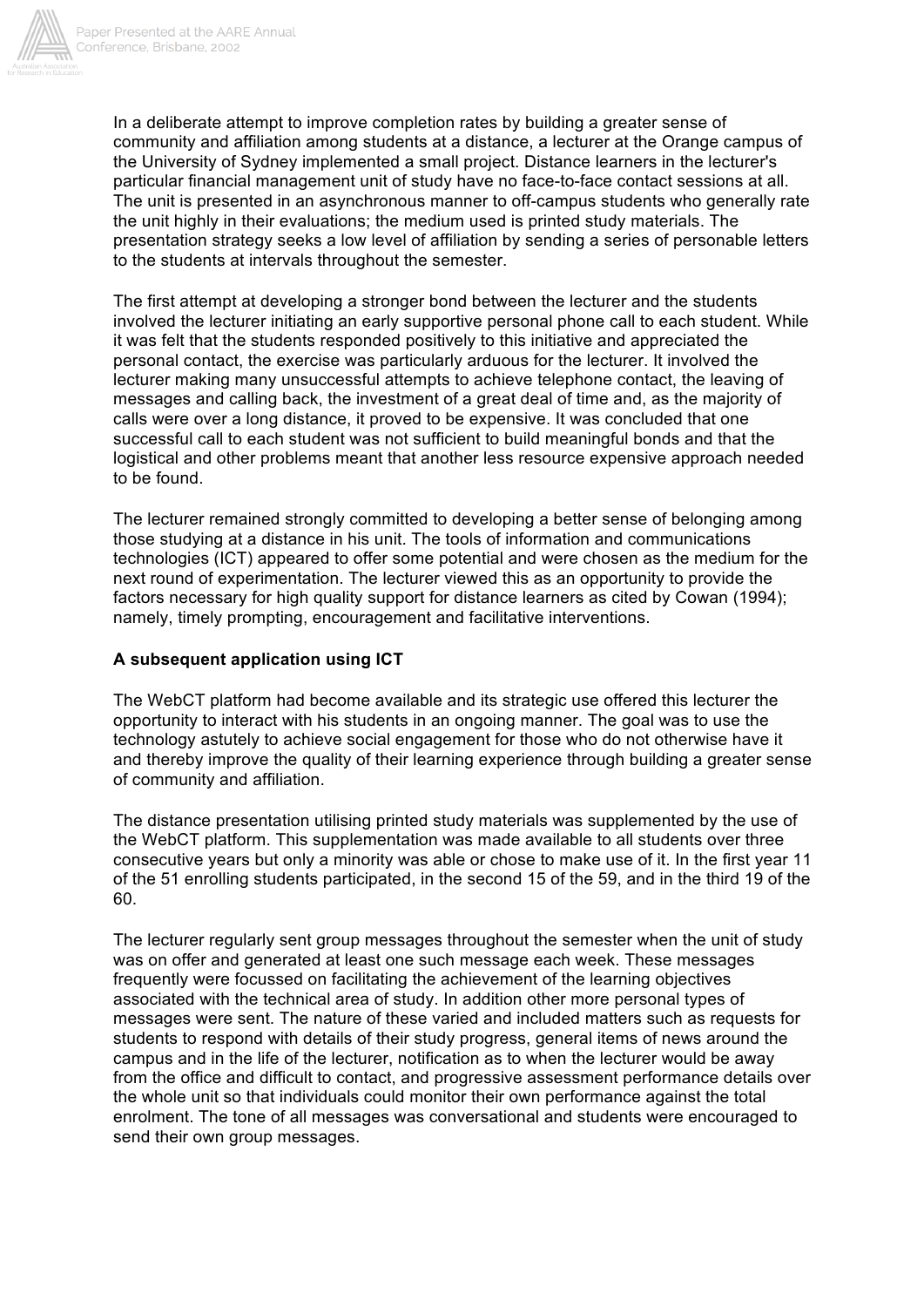

Each time students responded to a group message or else initiated one themselves, the lecturer sent them an individual encouraging response to ensure they registered that their contribution was received and appreciated. Students who did not reply to a group message requesting a response were followed up by email on a private and individual basis until they did reply to the group. Additionally the lecturer initiated enquiry messages to individual students when they were later than expected in submitting their assessment items or when he had not heard from them for a while. He would also send personalised messages of encouragement to students who had done particularly well or particularly poorly with their assessable work.

Other facilities available through the WebCT platform were utilised, such as asynchronous forum discussions whereby challenge questions were posed, synchronous chat sessions, models and links. The thrust of the project however was to have frequent, regular, personalised interactions between the lecturer and the student. Some management features were:

- the lecturer assigning this task sufficient priority to enable the checking of the site at least twice each day. Rapid response was regarded as a quality issue in this project.
- monitoring of visits to the site to identify students who had not been in contact for some time. The lecturer would send them a personalised message, either enquiring about some aspect of their study progress or following up on a previous interaction.

|                                    | Year 1    | Year 2   | Year 3   |
|------------------------------------|-----------|----------|----------|
| <b>Total students enrolled</b>     | 51        | 59       | 60       |
| Completions                        | 43 (84%)  | 44 (75%) | 32 (53%) |
|                                    |           |          |          |
| of which:                          |           | 15       | 19       |
| <b>Web supported</b><br>enrolments | 11        | 13 (87%) | 16 (84%) |
| Completions                        | 11 (100%) |          |          |
| Other enrolments                   | 40        | 44       | 41       |
| Completions                        | 32 (80%)  | 31 (70%) | 16 (39%) |

The outcome from building this affiliation and providing ongoing personal contact was startling and is summarised in the following table.

Over the three year period of this study, 89% of those who were in the Web supported group completed the unit of study while only 63% of those who did not participate in this support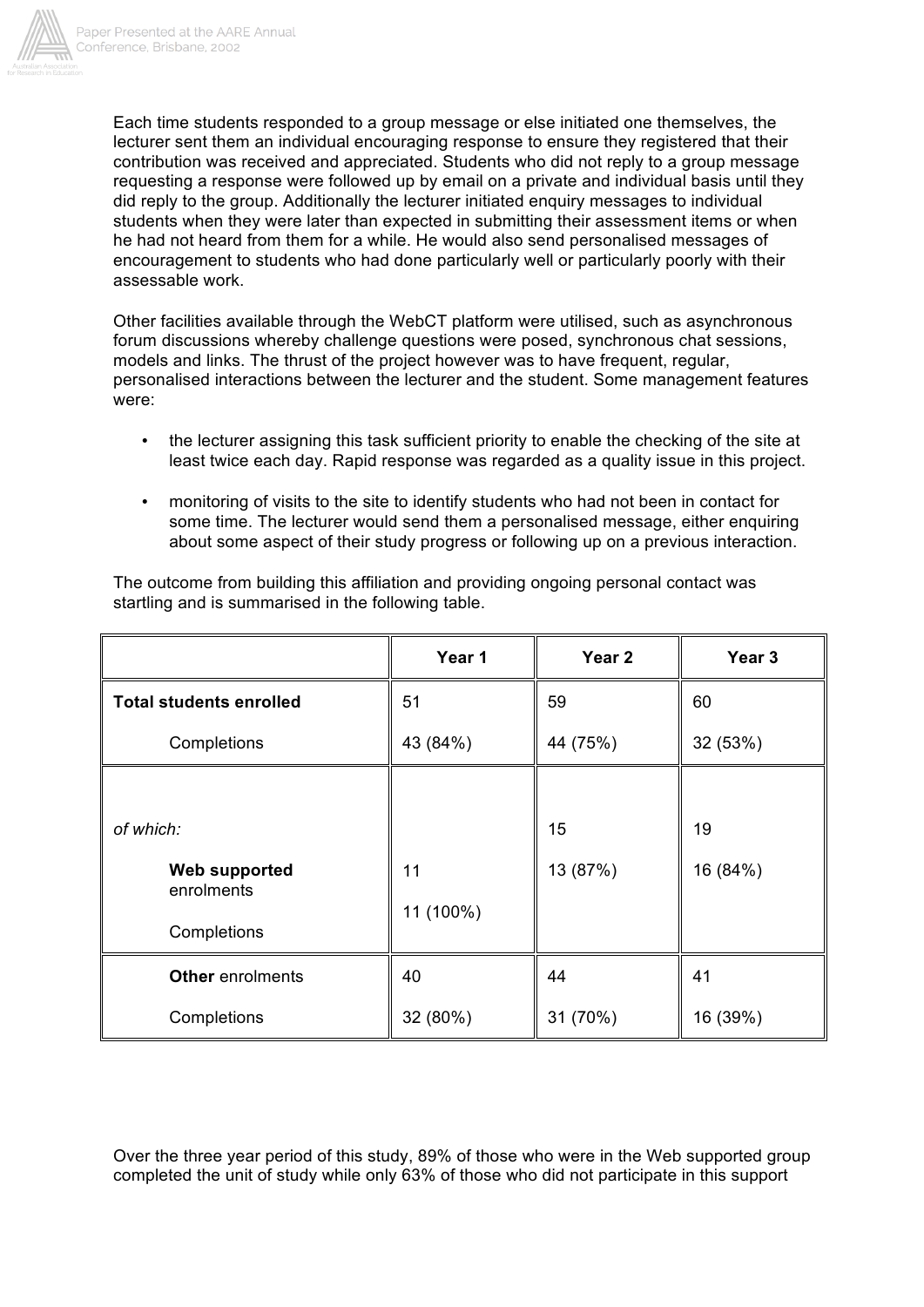

process completed it. When subjecting this data to formal analysis using generalised linear models, it is concluded that the proportion completing is significantly higher for students receiving Web support. This occurs each year of the experiment and when summed over the three years a Pearson chi-squared value of 5.37 with 1 df is obtained and the probability level is 0.021.

#### **Student impressions**

At the end of the semester, an independent third party evaluated the experience of each of the participating students. Students in all three offerings overwhelmingly responded that they enjoyed the online interactions with their lecturer and looked forward to them. They acknowledged the relatively low level of interaction between students but were not particularly concerned about this.

Of particular interest is the fact that the students found their interactions with their lecturer motivating. They commented that, because of the relationship that they developed with their lecturer, they made time for their study when they did not think they had any time available. They said that the regular contact kept them on task and prompted them to maintain their study as a high priority among competing obligations.

Students responded positively when asked whether or not the online interactions contributed to their sense of affiliation. They commented that the experience removed the loneliness associated with being isolated and gave a sense of belonging to a learning community with other students and staff. Several volunteered the opinion that they would have been unlikely to persist had it not been for the regular communication they received.

#### **Conclusions**

Australian universities have been encouraging their staff to make more use of ICT for educational purposes. However, it is easy to become enchanted with technological developments and forget the human factors associated with learning. It is paramount that educators develop implementation strategies whereby they make use of ICT to engage with their students and create effective collaborative learning environments for them. Thought needs to be given to addressing the social dimensions of learning in association with curriculum issues.

Despite Lentell (2001) lamenting that tutors in distance education remain unrecognised and unheralded, there can be little doubt that tutors can build positive relationships with their distance students by means of regular, personable and committed use of ICT. The case study discussed in this paper shows that this approach clearly can have value for students who avail themselves of it and can be rewarding for staff who enjoy the challenges that teaching in a distance learning environment at university bring. The survey of students in this study revealed that they felt that they mattered to the lecturer, benefited from his intervention, and considered their bonds with the institution were strengthened. Quite clearly the quality of the distance education experience for these students was elevated.

One aspect of this study was that there were far fewer interactions by the students with each other than occurred between the students and their tutor. A higher level of interaction among students may have served to improve the experience for students even further. Boud et al (1999), Salmon (2000), and Morgan and Kinross (2002) are among those who have suggested strategies that can be employed to facilitate student interactions with each other.

An outcome of having more satisfied students is that the university can enjoy the consequent advantages of stronger student/university bonds. It also appears that the social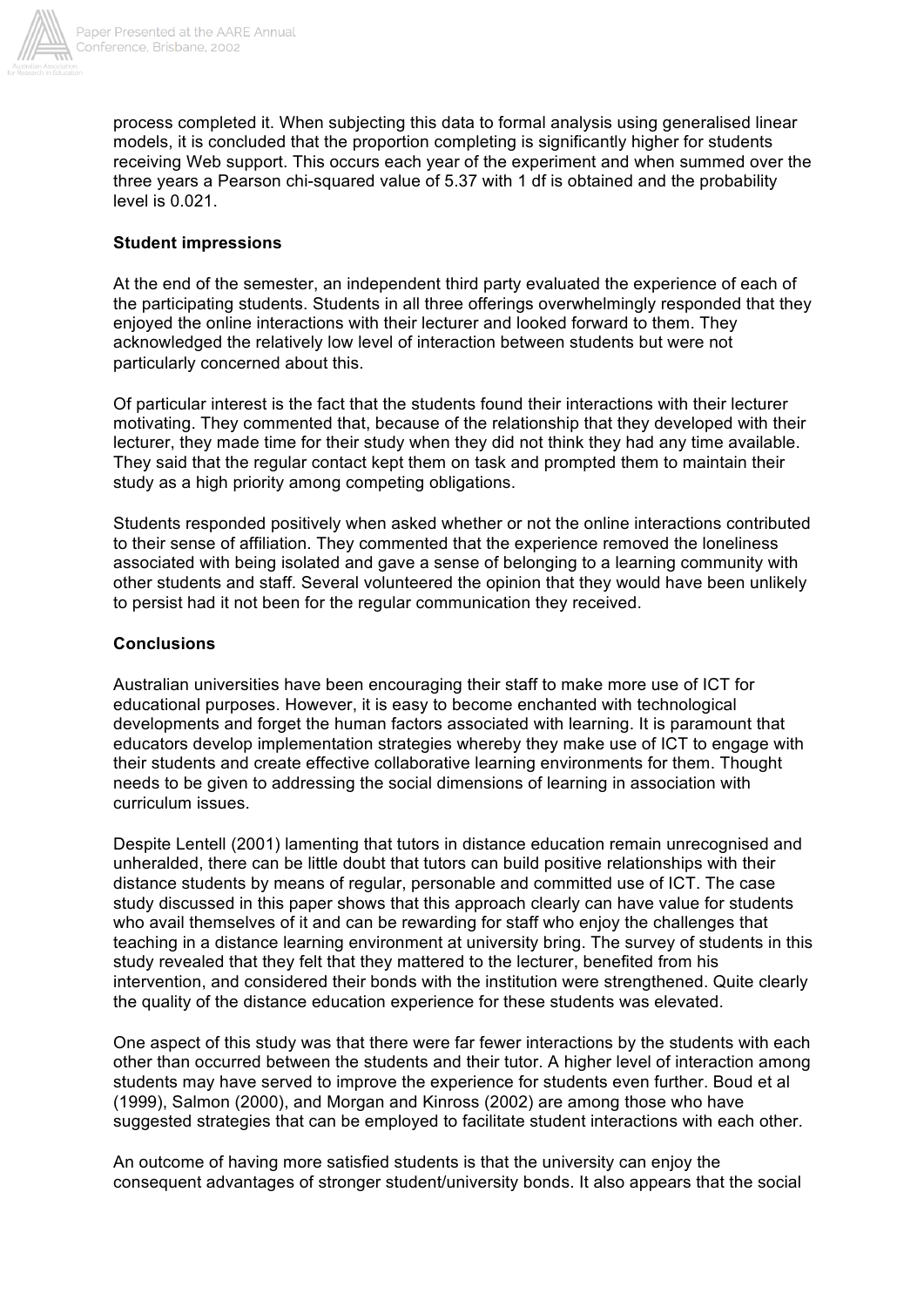

bonding that can develop between students and staff, and to a lesser extent among students, may lead to higher completion rates. By taking a personalised approach when using ICT, the tutor's involvement with each student can have a positive influence on study activity and perseverance.

Palloff and Pratt (1999) claim that to implement a successful personal approach through online facilitation, the tutor needs to develop an electronic personality that is recognised as honest, responsible, relevant, respectful, open and empowering. To engage with students personally and effectively may involve collecting information on the student's personal backgrounds, interests, life experiences and current employment, then referring to this when giving performance feedback. It may involve communicating with students regularly. It will involve frequent viewing of class online submissions and commenting on common problems. Such management by the tutor ensures prompt feedback on issues raised and on assignments submitted electronically, and should also lead to students sensing that they are being noticed, cared for, and valued. If they sense this then they are likely to be more motivated, feel as though they belong to a community of learners, and complete their studies.

To create and administer intensive online support that achieves high completion rates can be demanding on the tutor's time. Unfortunately, as Rocklin (2001) points out within this context, university teachers are unlikely to be able to devote a lot more effort to their teaching than they already do. Thus the realities of contemporary academic workloads will probably limit the capacity of many tutors to provide the commitment required for learning enhancements such as that outlined above.

As this study indicates, the rewards for those who are able to make these commitments can be the gaining of more satisfied learners and higher persistence rates. It takes a considerable commitment by the tutor to spend the time needed to connect with their absentee students by utilising the technological tools to build and maintain bridges with them. Committed educators who take a personal approach when using technology can expect to be rewarded. They need to understand that it is worth their while to invest their energies and skills to build these bridges with their students - they will make a difference.